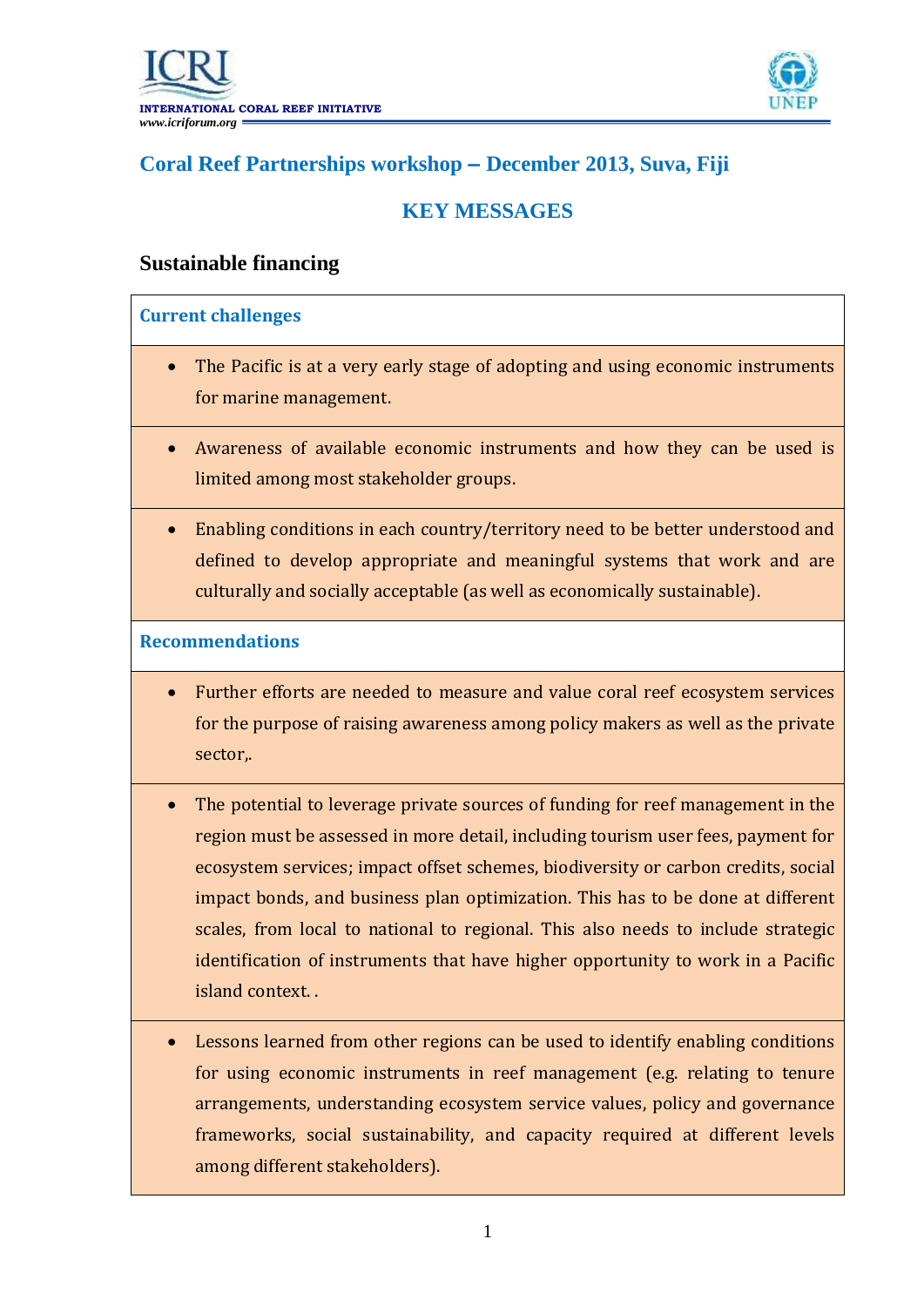



- Implementation of demonstration projects will be useful to illustrate how economic instruments can be developed and used to support coral reef management. Such projects must prioritize replicability.
- It is essential that the benefits of such projects are monitored and audited to ensure that they are being delivered to partners as intended (equity sharing). Appropriate and robust means of verification and auditing need to be included from the project design stage.

### **Coral Reef monitoring**

#### **Current challenges**

- Monitoring of coral reefs remains high priority in countries and in the region but is challenged by a lack of continuity in data collection and insufficient reporting, partly due to reliance on government funding, high staff turnover and resulting lack of capacity.
- A broad range of initiatives collect relevant coral reef data (e.g. Peace Corps, Reef Check, government departments) but there is insufficient collation and reporting at national and regional levels. Too often, data is 'shelved' and never analyzed.
- Some countries conduct little, if any reef monitoring (e.g. Nauru, Tokelau). Where data is collected, it is often only in one or two sites with only one survey a year on average, sometimes due to logistical constraints (e.g. lack of fuel for boat or lack of gear).
- There is a perception that the Pacific is data poor but this is partly due to inefficient use of existing efforts. In some instances, political issues have prevented successful use of monitoring data.
- There is a need to prioritize coral reef monitoring so that it strategically responds to country priorities and informs policy/management; whilst being also useable for regional state of environment reporting and tracking progress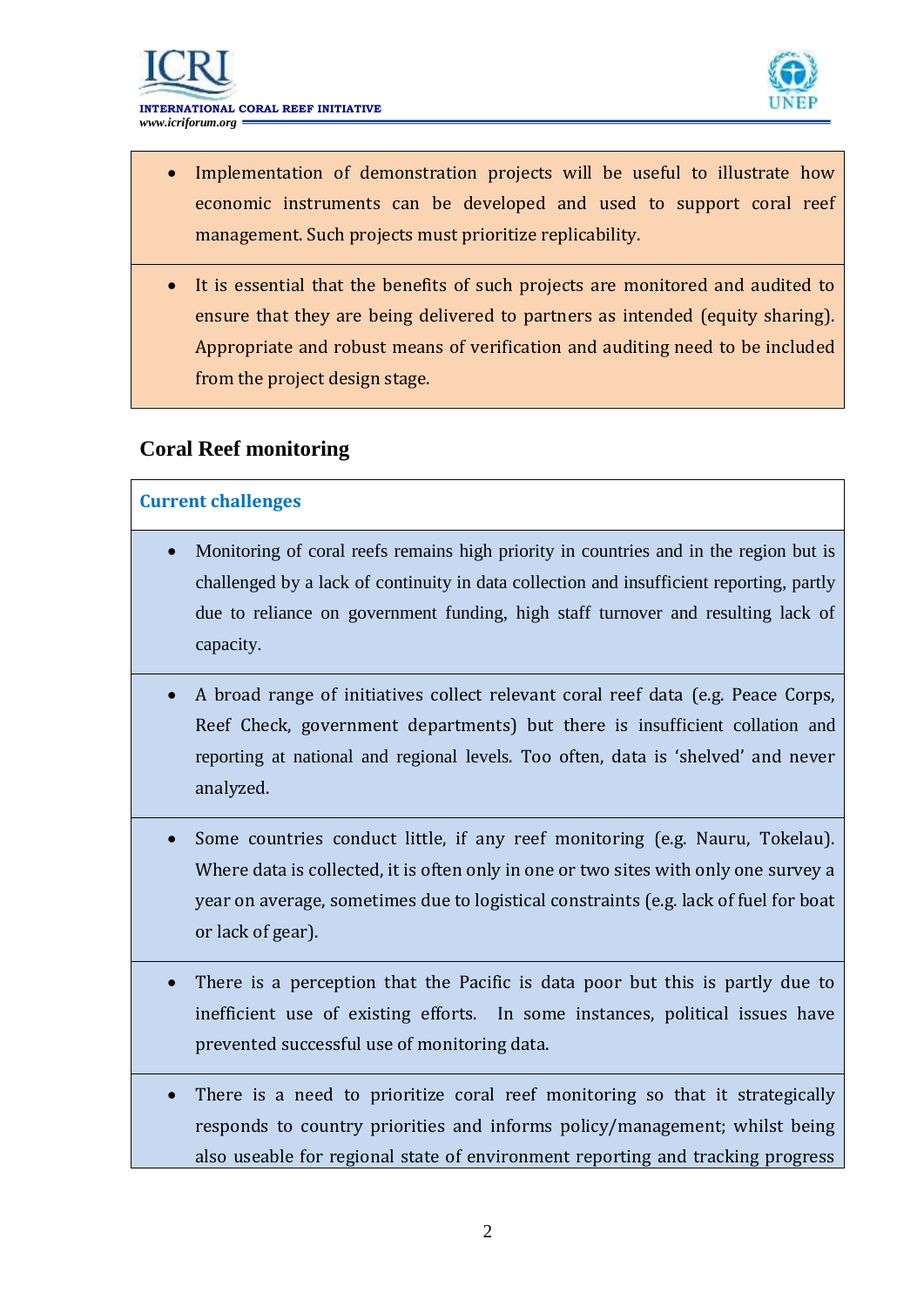

towards targets and MEAs reporting requirements.

#### **Recommendations**

- The GCRMN network can only be revived if active efforts to reestablish the strong social network of the past as a peer learning network with regular electronic and face-to-face interactions occur. This would require a regional mechanism for coordination of coral reef monitoring and reporting.
- Regional coordination is a priority need that requires an institutional and programmatic solution rather than project-based intervention. SPREP has a particularly important role to play in this regard, and re-establishing a staff position with responsibility for coral reefs is recommended. This should be matched with support for in-country monitoring activities and associated capacity building.
- Regional infrastructure to support coral reef monitoring is needed, including data management solutions that enhance safe storage of data, access to or use of data for planning processes through search and query tools, and preparation of analytical outputs for reporting. It could also facilitate the social networking and peer learning aspects.
- There is a need to map, document and collate information on existing monitoring efforts and existing data as a first step – whether the data is published or not. This is a critical step towards enhanced utilisation of existing efforts in regional and global reporting as well as national and regional planning and management. This needs to encompass monitoring that may be undertaken by different departments/agencies (e.g. environment, fisheries) as well as a broad range of initiatives by academic institutions, NGOs, community organisations etc. This is also a critical activity to prepare for development of a regional GCRMN report building on the model piloted by GCRMN in the Caribbean.
- A core set of regionally relevant indicators for coral reef assessment and reporting need to be defined, through SPREP and based on regional analysis and reporting by the GCRMN, This can strengthen state of environment reporting in